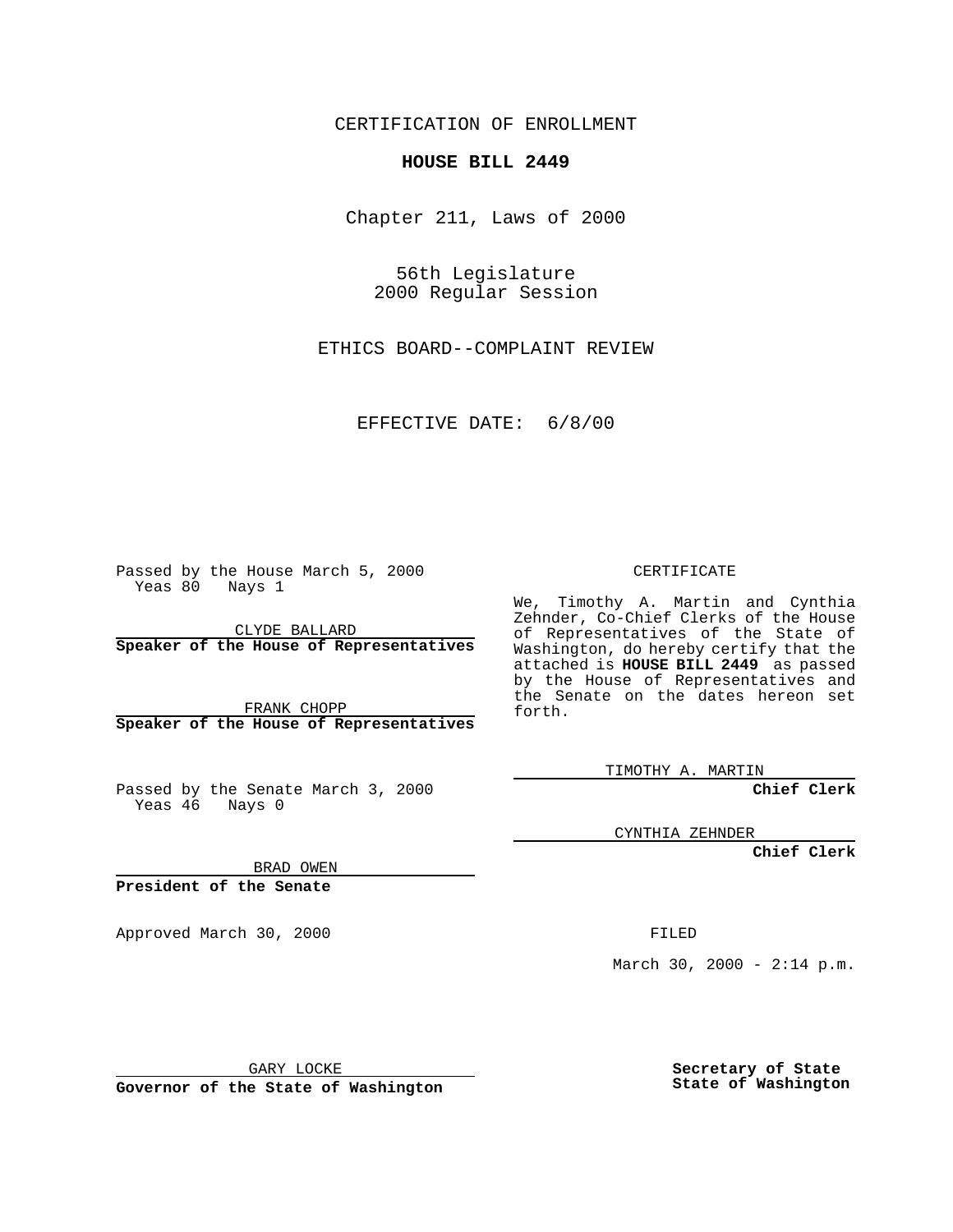## **HOUSE BILL 2449** \_\_\_\_\_\_\_\_\_\_\_\_\_\_\_\_\_\_\_\_\_\_\_\_\_\_\_\_\_\_\_\_\_\_\_\_\_\_\_\_\_\_\_\_\_\_\_

\_\_\_\_\_\_\_\_\_\_\_\_\_\_\_\_\_\_\_\_\_\_\_\_\_\_\_\_\_\_\_\_\_\_\_\_\_\_\_\_\_\_\_\_\_\_\_

Passed Legislature - 2000 Regular Session AS AMENDED BY THE SENATE

**State of Washington 56th Legislature 2000 Regular Session By** Representatives Pennington, Constantine and Mitchell Read first time 01/13/2000. Referred to Committee on State Government.

1 AN ACT Relating to ethics board staff review of ethics complaints; 2 amending RCW 42.52.420; and adding a new section to chapter 42.52 RCW.

3 BE IT ENACTED BY THE LEGISLATURE OF THE STATE OF WASHINGTON:

4 **Sec. 1.** RCW 42.52.420 and 1994 c 154 s 212 are each amended to 5 read as follows:

6 (1) After the filing of any complaint, except as provided in RCW 7 42.52.450, the staff of the appropriate ethics board shall investigate 8 the complaint. The investigation shall be limited to the ((alleged 9 facts)) allegations contained in the complaint.

 (2) The results of the investigation shall be reduced to writing 11 and the staff shall either make a determination ((shall be made)) that the complaint should be dismissed pursuant to section 2 of this act, or recommend to the board that there is or that there is not reasonable cause to believe that a violation of this chapter or rules adopted under it has been or is being committed.

16 ((A copy of the written)) (3) The board's determination on 17 reasonable cause shall be provided to the complainant and to the person 18 named in such complaint.